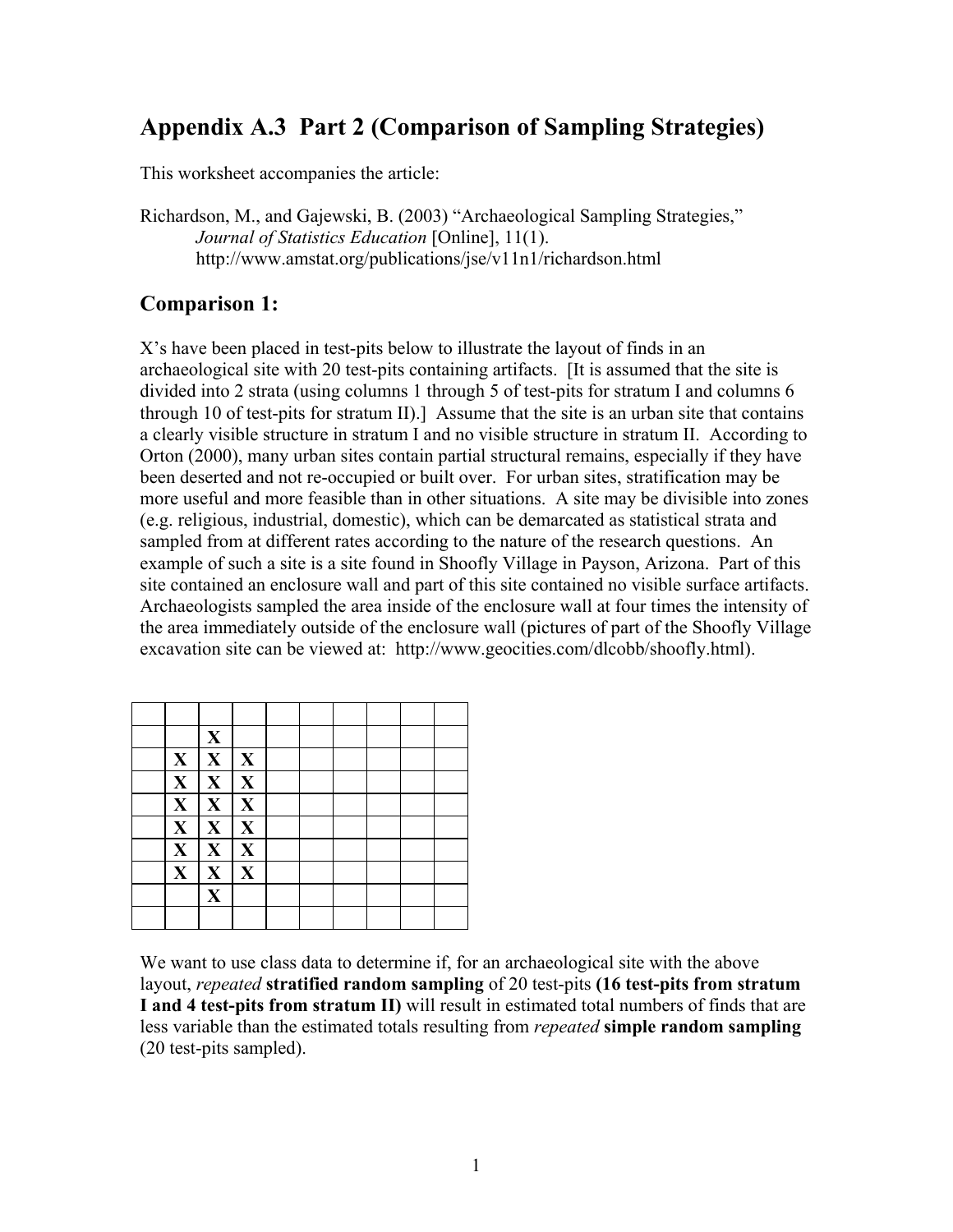1. Do you think that *repeated* stratified random sampling of test-pits from the above site will be likely to produce less variable estimates of the total number of finds at the site than will *repeated* simple random sampling of test-pits? Why? Or, why not?

2. Using ANY starting point on the random number table, select a **simple random sample** of 20 of the test-pits from the above site.

What is the estimated total number of finds at the site?

Write your estimated total number of finds for your simple random sample on one of your sticky notes and place your sticky note in the appropriate position on the frequency plot on the white board labeled "Simple Random Sample Estimated Totals."

3. Using ANY starting point(s) on the random number table, select a **stratified random sample** of 20 of the test-pits from the above site **(sample 16 test-pits from stratum I and 4 test-pits from stratum II)**.

How can the number of finds out of 20 sampled test-pits be used to estimate the total number of finds at the site? (**Hint:** You sampled 16/50 of the test-pits from stratum I.)

What is the estimated total number of finds at the site?

Write your estimated total number of finds for your stratified random sample on one of your sticky notes and place your sticky note in the appropriate position on the frequency plot on the white board labeled "Stratified Random Sample Estimated Totals."

4. Record the class estimated totals for each of the sampling techniques below.

**stratified random sampling** estimated totals:

**simple random sampling** estimated totals: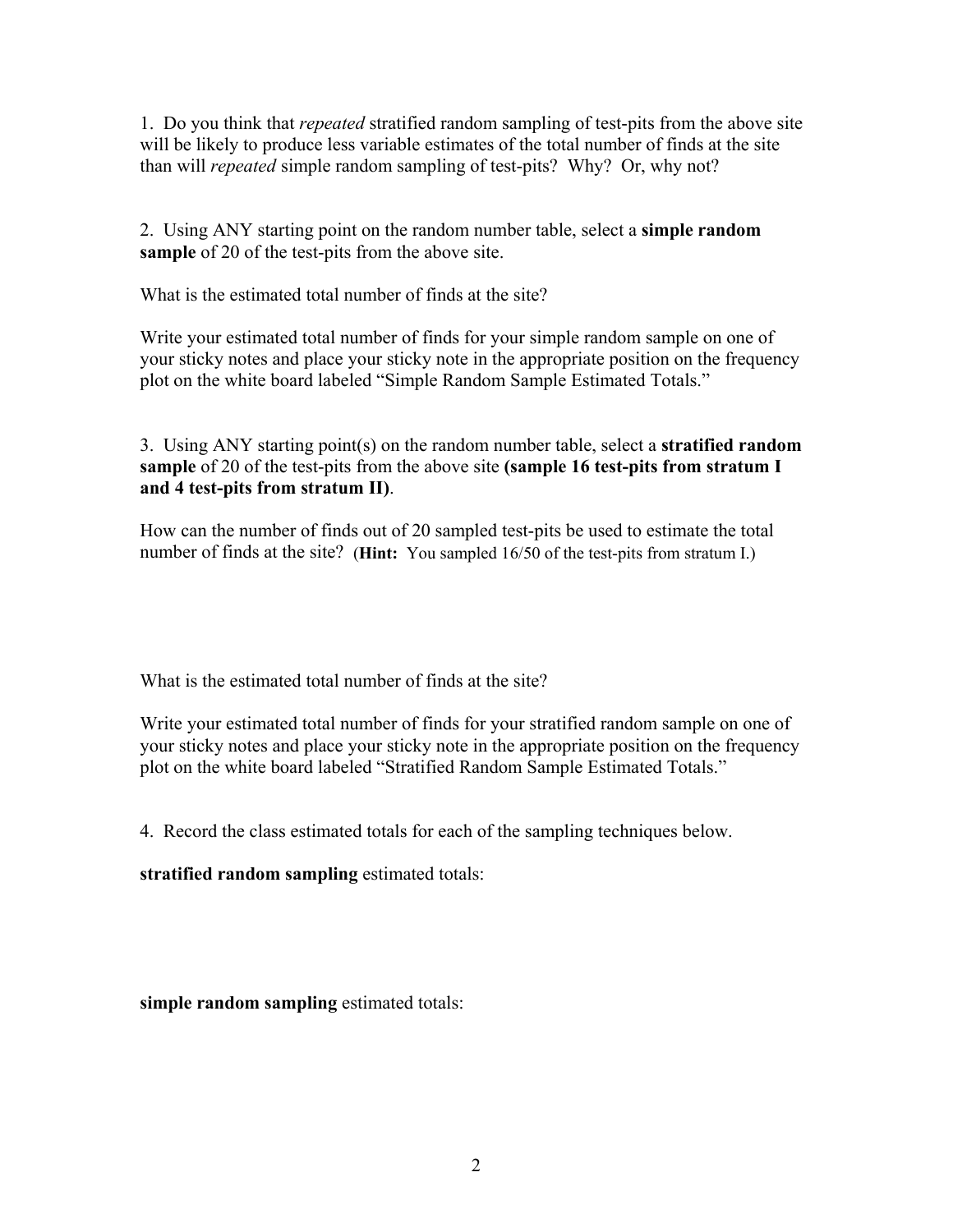5. Calculate descriptive statistics for the class estimated totals.

| <b>Stratified Random Sampling</b> | <b>Simple Random Sampling</b> |  |  |  |  |
|-----------------------------------|-------------------------------|--|--|--|--|
| $mean =$                          | $mean =$                      |  |  |  |  |
| standard deviation $=$            | standard deviation $=$        |  |  |  |  |
| first quartile $=$                | first quartile $=$            |  |  |  |  |
| $median =$                        | $median =$                    |  |  |  |  |
| third quartile $=$                | third quartile $=$            |  |  |  |  |
|                                   |                               |  |  |  |  |

6. Construct side-by-side box plots for the class estimated totals.

#### **stratified random sampling**



#### **simple random sampling**



7. Based on the above calculations, do you think that *repeated* stratified random sampling of test-pits from this site would most likely produce a more accurate estimate of the total number of artifact finds at the site than would repeated simple random sampling of test-pits? Why? Or, why not?